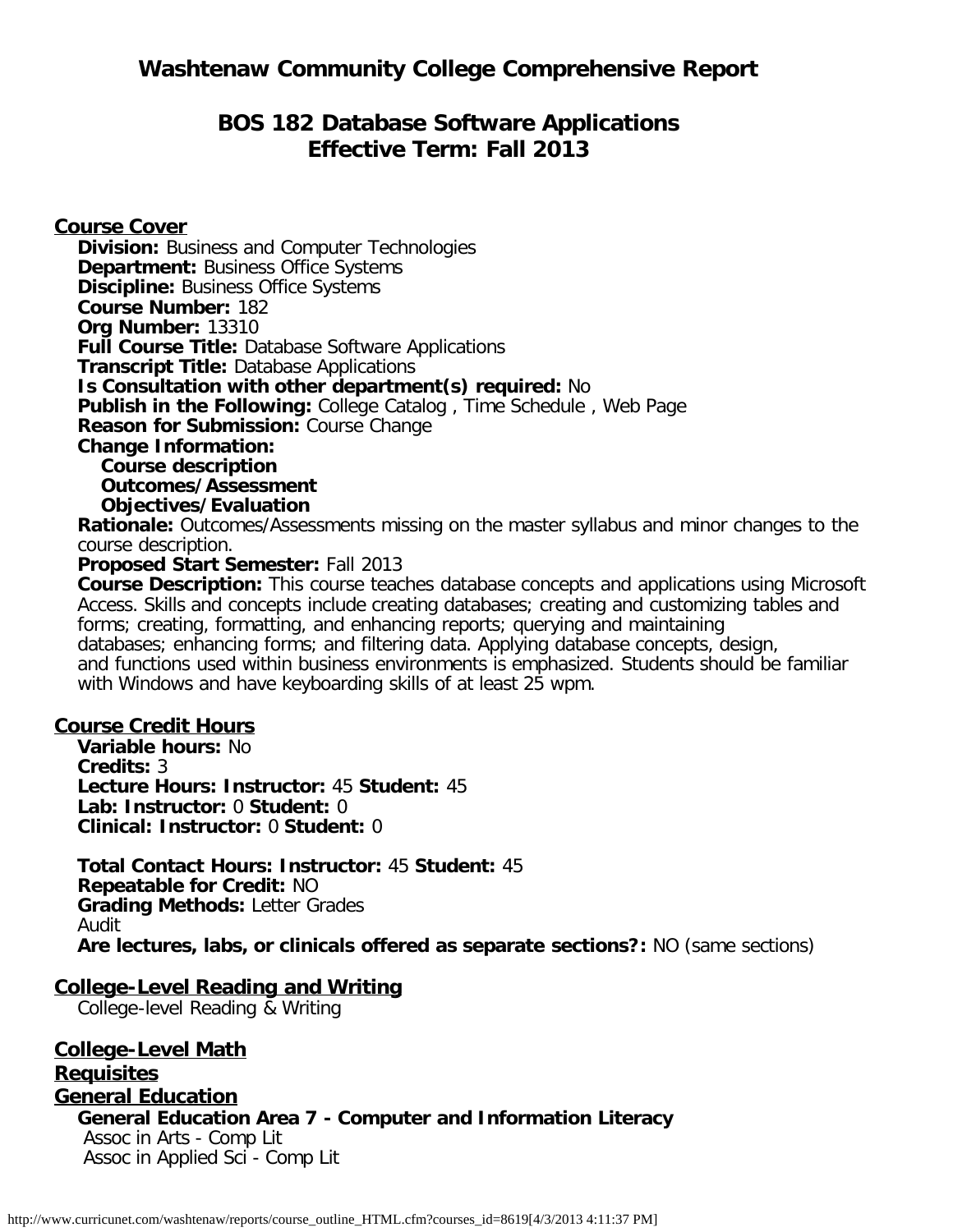#### **Request Course Transfer Proposed For:**

#### **Student Learning Outcomes**

1. Use Microsoft Access to create personal and/or business databases following accepted design principles.

**Assessment 1 Assessment Tool:** Final project **Assessment Date:** Fall 2013 **Assessment Cycle:** Every Three Years **Course section(s)/other population:** All sections **Number students to be assessed:** All students **How the assessment will be scored:** Final project scored with a checklist. **Standard of success to be used for this assessment:** 75% will score 75% or higher on the final project. **Who will score and analyze the data:** Departmental Faculty

2. Design and develop a relational database.

#### **Assessment 1**

**Assessment Tool:** Final project **Assessment Date:** Fall 2013 **Assessment Cycle:** Every Three Years **Course section(s)/other population:** All sections **Number students to be assessed:** All students **How the assessment will be scored:** Final project scored with a checklist. **Standard of success to be used for this assessment:** 75% will score 75% or higher on test and checklist. **Who will score and analyze the data:** Departmental Faculty

3. Communicate in a business setting using database management terminology.

### **Assessment 1**

**Assessment Tool:** Two multiple choice/true false tests with hands-on component **Assessment Date:** Fall 2013

**Assessment Cycle: Every Three Years** 

**Course section(s)/other population:** All sections

**Number students to be assessed:** All students

**How the assessment will be scored:** Multiple choice/true false tests are scored with an answer key and hands-on component are scored with a checklist.

**Standard of success to be used for this assessment:** 75% will score 75% or higher on test and final project.

**Who will score and analyze the data:** Departmental Faculty

## **Course Objectives**

- 1. Enter and edit records within tables, queries, and forms.
	- **Matched Outcomes**
- 2. Design table relationships using accepted design principles. **Matched Outcomes**
- 3. Create tables using various data types and properties. **Matched Outcomes**
- 4. Create select, summary, crosstab, and action queries.
- **Matched Outcomes**
- 5. Create expressions for summarizing data within queries, forms, and reports. **Matched Outcomes**
- 6. Create and modify data entry forms which include combo boxes, subforms, command